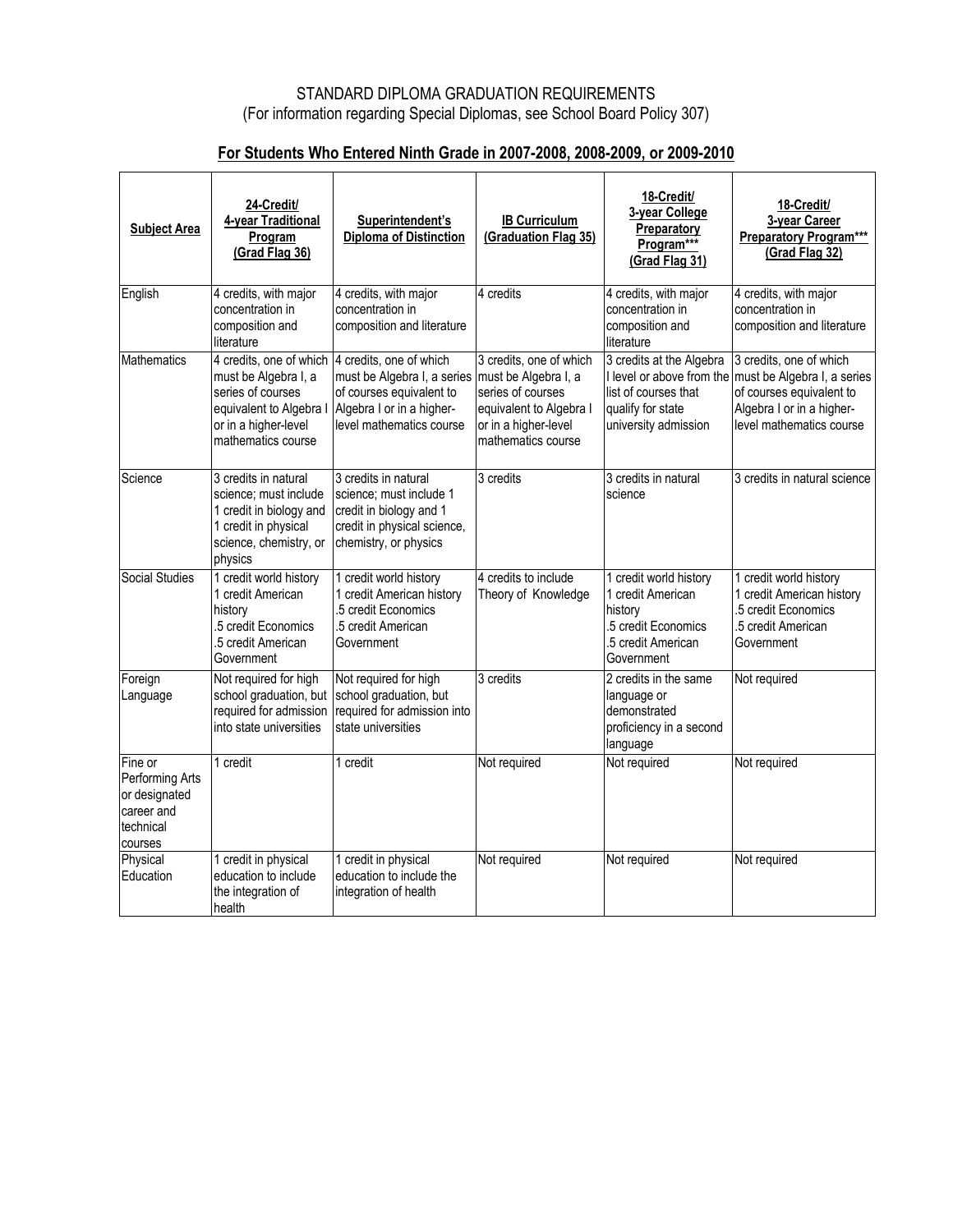| <b>Subject Area</b> | 24-Credit/<br>4-year Traditional<br>Program | Superintendent's<br><b>Diploma of Distinction</b> | <b>IB Curriculum</b><br>(Graduation Flag 35) | 18-Credit/<br>3-year College                                  | 18-Credit/<br>3-year Career<br><b>Preparatory Program***</b> |
|---------------------|---------------------------------------------|---------------------------------------------------|----------------------------------------------|---------------------------------------------------------------|--------------------------------------------------------------|
|                     |                                             |                                                   |                                              |                                                               |                                                              |
|                     | (Grad Flag 36)                              |                                                   |                                              | Preparatory<br>Program***                                     | (Grad Flag 32)                                               |
|                     |                                             |                                                   |                                              |                                                               |                                                              |
|                     |                                             |                                                   |                                              | (Grad Flag 31)                                                |                                                              |
| Electives           | 8 credits, of which:                        | 8 credits, of which:                              | 8 credits in electives or                    | 3 credits (must meet                                          | 3 credits in single                                          |
|                     |                                             |                                                   | additional school                            | state university                                              | career/technical education                                   |
|                     | • 4 credits in a major                      | $\bullet$ 4 credits in a                          | program requirements                         | admission                                                     | program and 2 credits in                                     |
|                     | area of interest                            | major area of interest                            |                                              | requirements)                                                 | electives                                                    |
|                     | • 4 credits in elective                     | • 4 credits in elective                           |                                              |                                                               | <b>OR</b>                                                    |
|                     |                                             | courses, which may be courses, which may be       |                                              |                                                               | 3 credits in single                                          |
|                     |                                             | combined to allow for a combined to allow for a   |                                              |                                                               | career/technical certificate                                 |
|                     | second major area of                        | second major area of                              |                                              |                                                               | dual enrollment and 2                                        |
|                     | interest, a minor area                      | interest, a minor area of                         |                                              |                                                               | credits in electives<br>0R                                   |
|                     | of interest (3 credits),                    | interest (3 credits),                             |                                              |                                                               | 5 credits in                                                 |
|                     | individual elective                         | individual elective courses,                      |                                              |                                                               | career/technical education                                   |
|                     | courses, intensive                          | intensive reading or                              |                                              |                                                               |                                                              |
|                     | reading or                                  | mathematics intervention                          |                                              |                                                               | (including 3 credits in one                                  |
|                     | mathematics                                 | courses, or credit recovery                       |                                              |                                                               | sequential career and<br>technical program)                  |
|                     | intervention courses.                       | courses                                           |                                              |                                                               |                                                              |
|                     | or credit recovery                          |                                                   |                                              |                                                               |                                                              |
|                     | courses                                     |                                                   |                                              |                                                               |                                                              |
| Other               |                                             | Complete 100 hours of                             | 1 credit in additional                       |                                                               |                                                              |
|                     |                                             | community service.                                | content area                                 |                                                               |                                                              |
|                     |                                             | Participate in ACT or SAT                         | requirement.                                 |                                                               |                                                              |
|                     |                                             | during Junior and Senior                          | Complete 150 hours of                        |                                                               |                                                              |
|                     |                                             | years. The second year                            | <b>Community Action</b>                      |                                                               |                                                              |
|                     |                                             | test may be waived with an                        | Service.                                     |                                                               |                                                              |
|                     |                                             | appropriate SAT or ACT                            | Submit and acceptable                        |                                                               |                                                              |
|                     |                                             | score as determined by                            | Extended Essay.                              |                                                               |                                                              |
|                     |                                             | the Directors of K-12                             | Sit for required<br>examinations in six      |                                                               |                                                              |
|                     |                                             | Curriculum and Program<br>Accountability.         | subjects.**                                  |                                                               |                                                              |
| Total               | 24 credits                                  | 24 credits*                                       | 26 credits                                   | 18 credits****                                                | 18 credits                                                   |
| <b>State</b>        | Earn a passing score                        | Earn a passing score on                           | Earn a passing score on                      | Earn a passing score on                                       | Earn a passing score on                                      |
| Assessment          | on the reading, math,                       | the reading, math, and                            | the reading, math, and                       | the reading, math, and                                        | the reading, math, and                                       |
| Requirements        | and writing Grade 10                        | writing Grade 10 FCAT or                          | writing Grade 10 FCAT                        | writing Grade 10 FCAT                                         | writing Grade 10 FCAT or                                     |
|                     | FCAT or a                                   | a standardized test that is                       | or a standardized test                       | or a standardized test                                        | a standardized test that is                                  |
|                     | standardized test that                      | concordant with the                               | that is concordant with                      | that is concordant with                                       | concordant with the                                          |
|                     | is concordant with the                      | passing score on the                              | the passing score on                         | the passing score on                                          | passing score on the                                         |
|                     | passing score on the                        | FCAT (ACT or SAT)                                 |                                              | the FCAT (ACT or SAT) the FCAT (ACT or SAT) FCAT (ACT or SAT) |                                                              |
|                     | FCAT (ACT or SAT)                           |                                                   |                                              |                                                               |                                                              |
| <b>Grade Point</b>  | Earn a cumulative                           | Earn a cumulative                                 | Earn a cumulative GPA                        | Earn a cumulative                                             | Earn a cumulative                                            |
| Average             | GPA of 2.0 on a 4.0                         | weighted GPA of 3.0 on a                          | of 2.0 on a 4.0 scale                        |                                                               | weighted GPA of 3.5 on weighted GPA of 3.0 on a              |
|                     | scale                                       | 4.0 scale and earn a                              |                                              | a 4.0 scale in the                                            | 4.0 scale in the courses                                     |
|                     |                                             | weighted grade that earns                         |                                              | courses required for the required for the career              |                                                              |
|                     |                                             | 3.0 point or its equivalent                       |                                              | college prep program                                          | prep program and earn a                                      |
|                     |                                             | in each of the Advanced                           |                                              | and earn a weighted or                                        | weighted or unweighted                                       |
|                     |                                             | Placement courses.                                |                                              | unweighted grade that                                         | grade that earns at least                                    |
|                     |                                             |                                                   |                                              |                                                               | earns at least 3.0 points 2.0 points or its equivalent       |
|                     |                                             |                                                   |                                              | or its equivalent in each                                     | in each of the 18 required                                   |
|                     |                                             |                                                   |                                              | of the 18 required                                            | credits.                                                     |
|                     |                                             |                                                   |                                              | credits.                                                      |                                                              |

\*Students must successfully complete four (4) Advanced Placement courses to include at least two (2) subject areas and score 3 or higher on at least three (3) Advanced Placement exams.

\*\*In order to earn an IB Diploma, the student must complete the required sequence of courses in each of the six IB groups and earn acceptable score on assessments in three subjects at the higher-level (HL) and three at the standard level (SL) in other subjects.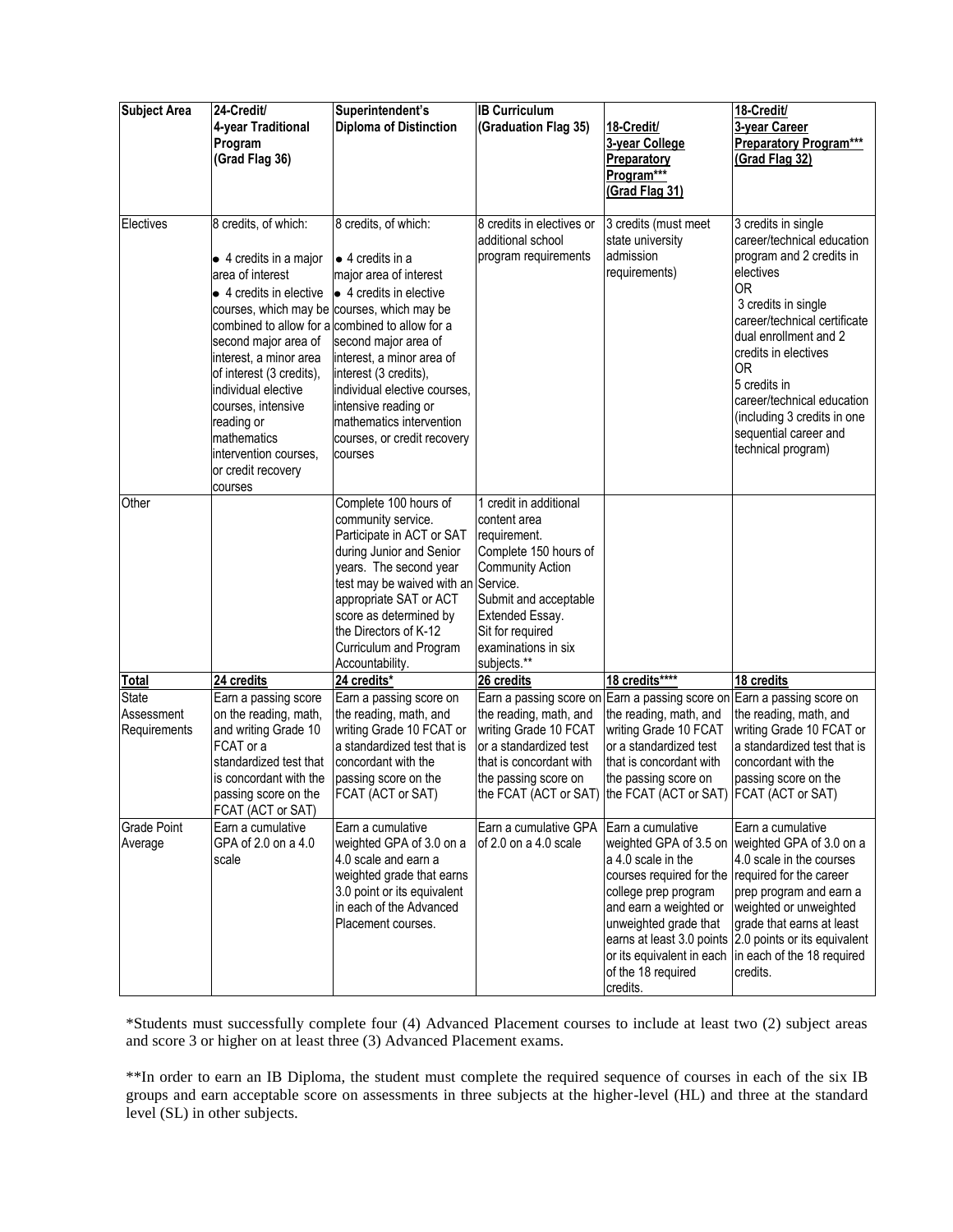\*\*\*To select a 3-year graduation program, a student must have achieved at least an FCAT reading achievement level 3, an FCAT mathematics achievement level 3, and an FCAT writing score of 3 on the most recent assessments taken by the student. A student must select a graduation program prior to the end of ninth grade. If at the end of grade 10, a student is not on track to meet the credit, assessment, or grade point average requirements of the accelerated graduation option selected, the school shall notify the parent of the requirements the student is not meeting, the specific performance necessary in grade 11 and the right of the student to change to the four-year program. The student will automatically be changed to the four-year program if the student exercises his or her right to change to the four-year program; fails to earn five credits by the end of grade 9 or fails to earn 11 credits by the end of grade 10; does not achieve a score of 3 or higher on the grade 10 FCAT writing assessment; or by the end of grade 11 does not meet the requirements of the 3-year graduation option.

\*\*\*\*All courses earned toward the 18-credit/3-year College Prep Program must satisfy admission requirements for the state university system. At least 6 of the 18 credits must be in classes that are dual enrollment, Advanced Placement (AP), International Baccalaureate (IB), Advanced International Certificate of Education (AICE), or specifically listed as rigorous by the Department of Education.

- a. Students will be required to successfully complete one credit in biology; one credit in physical science, chemistry, or physics; and one science elective prior to graduation. Exceptions to these specific requirements may be considered for students transferring into the district having already completed their science credits. Exceptions must be approved by the deputy superintendent.
- \*\*b. International Baccalaureate applies only to DeLand High School and Spruce Creek High School. All IB students will have met graduation requirements with the successful completion of the IB curriculum including the Extended Essay, the CAS (Community Action Service) project, and sitting for required examinations in six subject areas.
- c. Students who entered ninth grade in 2007-2008 through 2009-2010 are required to earn 4 credits in mathematics, one of which must be in Algebra I or its equivalent or higher. Three of the four credits must be earned in grades 9-12.
- d. Students entering  $9<sup>th</sup>$  grade in 2008-2009 and after credits earned for high school courses taken in middle school will be awarded upon successful completion of the course $(s)$ . Courses in which the student made a grade of "C" or lower may be retaken for forgiveness.
- e. Effective for students entering  $9<sup>th</sup>$  grade in 2008-2009 and after, the general requirements for high school graduation will include one credit in fine or performing arts, or a practical arts course that incorporates artistic content and techniques of creativity, interpretation, and imagination as identified through the Course Code Directory.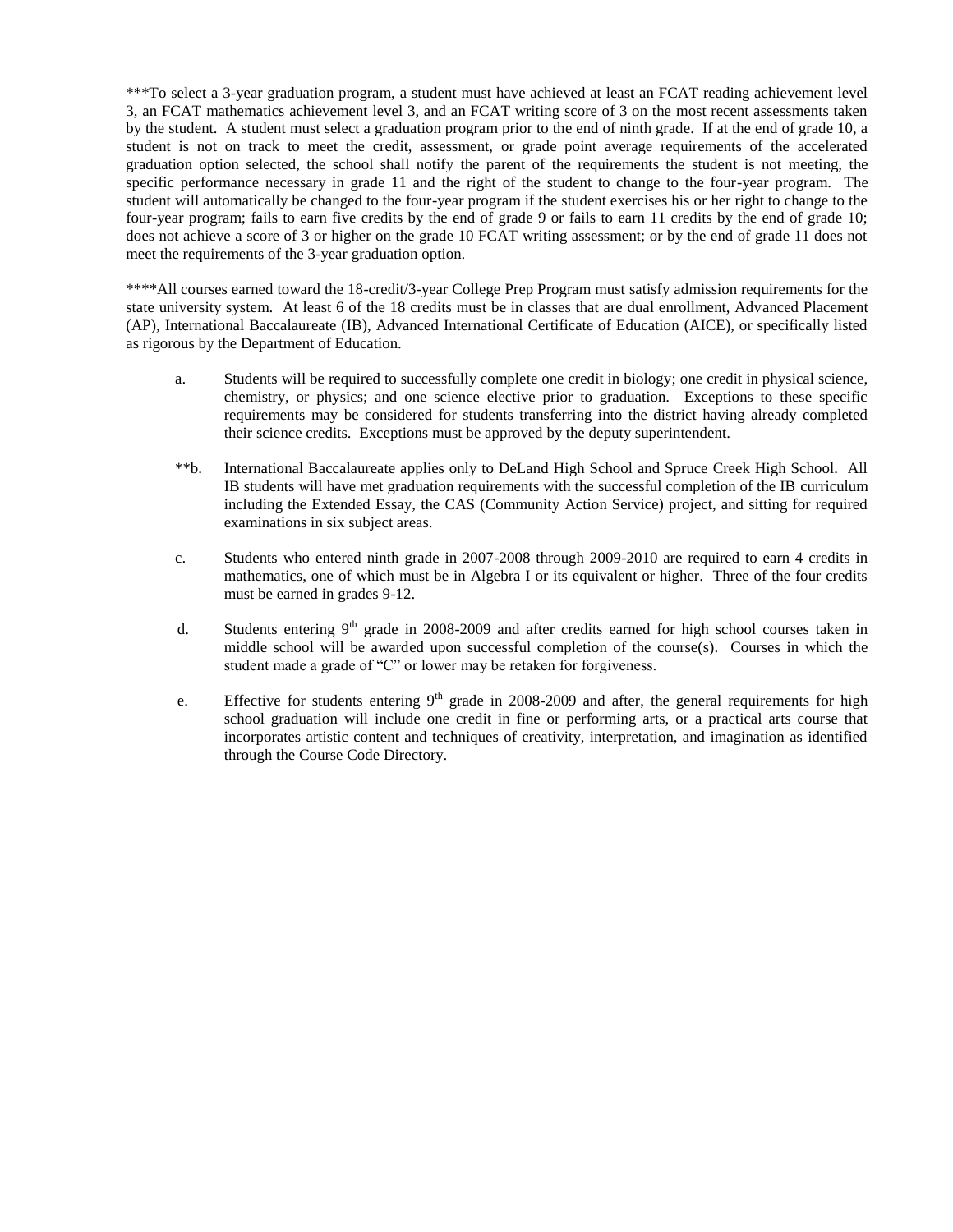## **For Students Who Entered Ninth Grade in 2010-2011**

| <b>Subject Area</b>                                                               | 24-Credit/<br>4-year Traditional<br>Program<br>(Grad Flag 43)                                                                                                                                                                                                                                                                                                                                                                                                                                                                                                                                            | Superintendent's<br><b>Diploma of Distinction</b>                                                                                                                                                                                                                                                                                                                                                                                                                                                                                               | <b>IB Curriculum</b><br>(Grad Flag 42)                                                                                                                                                                                                                                                                                                                                                                                                                                                                                                                               | 18-Credit/<br>3-year College<br>Preparatory<br>Program***<br>(Grad Flag 40)                                                                                                                                                                                                                                                                                                                                                                                                                                                                                       | 18-Credit/<br>3-year Career<br><b>Preparatory Program***</b><br>(Grad Flag 41)                                                                                                                                                                                                                                                                                                                                                                                                                                                                                               |
|-----------------------------------------------------------------------------------|----------------------------------------------------------------------------------------------------------------------------------------------------------------------------------------------------------------------------------------------------------------------------------------------------------------------------------------------------------------------------------------------------------------------------------------------------------------------------------------------------------------------------------------------------------------------------------------------------------|-------------------------------------------------------------------------------------------------------------------------------------------------------------------------------------------------------------------------------------------------------------------------------------------------------------------------------------------------------------------------------------------------------------------------------------------------------------------------------------------------------------------------------------------------|----------------------------------------------------------------------------------------------------------------------------------------------------------------------------------------------------------------------------------------------------------------------------------------------------------------------------------------------------------------------------------------------------------------------------------------------------------------------------------------------------------------------------------------------------------------------|-------------------------------------------------------------------------------------------------------------------------------------------------------------------------------------------------------------------------------------------------------------------------------------------------------------------------------------------------------------------------------------------------------------------------------------------------------------------------------------------------------------------------------------------------------------------|------------------------------------------------------------------------------------------------------------------------------------------------------------------------------------------------------------------------------------------------------------------------------------------------------------------------------------------------------------------------------------------------------------------------------------------------------------------------------------------------------------------------------------------------------------------------------|
| English                                                                           | 4 credits, with major<br>concentration in<br>composition, reading<br>for information and<br>literature                                                                                                                                                                                                                                                                                                                                                                                                                                                                                                   | 4 credits, with major<br>concentration in<br>composition, reading for<br>information and literature                                                                                                                                                                                                                                                                                                                                                                                                                                             | 4 credits                                                                                                                                                                                                                                                                                                                                                                                                                                                                                                                                                            | 4 credits, with major<br>concentration in<br>composition and<br>literature                                                                                                                                                                                                                                                                                                                                                                                                                                                                                        | 4 credits, with major<br>concentration in<br>composition and literature                                                                                                                                                                                                                                                                                                                                                                                                                                                                                                      |
| Mathematics<br>Science                                                            | 4 credits, one of which 4 credits, one of which<br>must be Algebra I, a<br>series of courses<br>equivalent to Algebra I<br>or in a higher-level<br>mathematics course.<br>For the Algebra 1 end<br>of course exam, a<br>minimum of 30<br>percent of a student's<br>course grade shall be<br>comprised of<br>performance on the<br>statewide,<br>standardized end of<br>course assessment in<br>accordance with DOE<br>guidelines. One<br>course must also be<br>geometry or a series<br>of courses equivalent<br>to geometry as<br>approved by the State<br>Board of Education.<br>3 credits in science; | must be Algebra I, a series<br>of courses equivalent to<br>Algebra I or in a higher-<br>level mathematics course.<br>For the Algebra 1 end of<br>course exam, a minimum<br>of 30 percent of a<br>student's course grade<br>shall be comprised of<br>performance on the<br>statewide, standardized<br>end of course assessment<br>in accordance with DOE<br>guidelines. One course<br>must also be geometry or<br>a series of courses<br>equivalent to geometry as<br>approved by the State<br>Board of Education.<br>3 credits in science; must | 4 credits, one of which<br>must be Algebra I, a<br>series of courses<br>equivalent to Algebra I<br>or in a higher-level<br>mathematics course.<br>For the Algebra 1 end<br>of course exam, a<br>minimum of 30 percent<br>of a student's course<br>grade shall be<br>comprised of<br>performance on the<br>statewide, standardized<br>end of course<br>assessment in<br>accordance with DOE<br>guidelines. One course<br>must also be geometry<br>or a series of courses<br>equivalent to geometry<br>as approved by the<br>State Board of<br>Education.<br>3 credits | 4 credits at the Algebra<br>I level or above from the<br>list of courses that<br>qualify for state<br>university admission.<br>For the Algebra 1 end<br>of course exam, a<br>minimum of 30 percent<br>of a student's course<br>grade shall be<br>comprised of<br>performance on the<br>statewide, standardized<br>end of course<br>assessment in<br>accordance with DOE<br>guidelines. One course<br>must also be geometry<br>or a series of courses<br>equivalent to geometry<br>as approved by the<br>State Board of<br>Education.<br>3 credits in science, two | 4 credits, one of which<br>must be Algebra I, a series<br>of courses equivalent to<br>Algebra I or in a higher-<br>level mathematics course.<br>For the Algebra 1 end of<br>course exam, a minimum<br>of 30 percent of a<br>student's course grade<br>shall be comprised of<br>performance on the<br>statewide, standardized<br>end of course assessment<br>in accordance with DOE<br>guidelines. One course<br>must also be geometry or<br>a series of courses<br>equivalent to geometry as<br>approved by the State<br>Board of Education.<br>3 credits in science, two of |
|                                                                                   | must include 1 credit<br>in biology and 1 credit<br>in physical science,<br>chemistry, or physics                                                                                                                                                                                                                                                                                                                                                                                                                                                                                                        | include 1 credit in biology<br>and 1 credit in physical<br>science, chemistry, or<br>physics                                                                                                                                                                                                                                                                                                                                                                                                                                                    |                                                                                                                                                                                                                                                                                                                                                                                                                                                                                                                                                                      | of which must have a<br>laboratory component                                                                                                                                                                                                                                                                                                                                                                                                                                                                                                                      | which must have a<br>laboratory component                                                                                                                                                                                                                                                                                                                                                                                                                                                                                                                                    |
| Social Studies                                                                    | credit world history<br>1 credit United States<br>history<br>5 credit Economics<br>5 credit United States<br>Government                                                                                                                                                                                                                                                                                                                                                                                                                                                                                  | 1 credit world history<br>1 credit United States<br>history<br>5 credit Economics<br>.5 credit United States<br>Government                                                                                                                                                                                                                                                                                                                                                                                                                      | 4 credits to include<br>Theory of Knowledge                                                                                                                                                                                                                                                                                                                                                                                                                                                                                                                          | 1 credit world history<br>1 credit United States<br>history<br>.5 credit Economics<br>.5 credit United States<br>Government                                                                                                                                                                                                                                                                                                                                                                                                                                       | 1 credit world history<br>1 credit United States<br>history<br>5 credit Economics<br>.5 credit United States<br>Government                                                                                                                                                                                                                                                                                                                                                                                                                                                   |
| Foreign<br>Language                                                               | Not required for high<br>school graduation, but school graduation, but<br>into state universities                                                                                                                                                                                                                                                                                                                                                                                                                                                                                                        | Not required for high<br>required for admission required for admission into<br>state universities                                                                                                                                                                                                                                                                                                                                                                                                                                               | 3 credits                                                                                                                                                                                                                                                                                                                                                                                                                                                                                                                                                            | 2 credits in the same<br>language or<br>demonstrated<br>proficiency in a second<br>language                                                                                                                                                                                                                                                                                                                                                                                                                                                                       | Not required                                                                                                                                                                                                                                                                                                                                                                                                                                                                                                                                                                 |
| Fine or<br>Performing Arts<br>or designated<br>career and<br>technical<br>courses | 1 credit                                                                                                                                                                                                                                                                                                                                                                                                                                                                                                                                                                                                 | 1 credit                                                                                                                                                                                                                                                                                                                                                                                                                                                                                                                                        | Not required                                                                                                                                                                                                                                                                                                                                                                                                                                                                                                                                                         | Not required                                                                                                                                                                                                                                                                                                                                                                                                                                                                                                                                                      | Not required                                                                                                                                                                                                                                                                                                                                                                                                                                                                                                                                                                 |
| Physical<br>Education                                                             | credit in physical<br>education to include<br>the integration of<br>health                                                                                                                                                                                                                                                                                                                                                                                                                                                                                                                               | 1 credit in physical<br>education to include the<br>integration of health                                                                                                                                                                                                                                                                                                                                                                                                                                                                       | Not required                                                                                                                                                                                                                                                                                                                                                                                                                                                                                                                                                         | Not required                                                                                                                                                                                                                                                                                                                                                                                                                                                                                                                                                      | Not required                                                                                                                                                                                                                                                                                                                                                                                                                                                                                                                                                                 |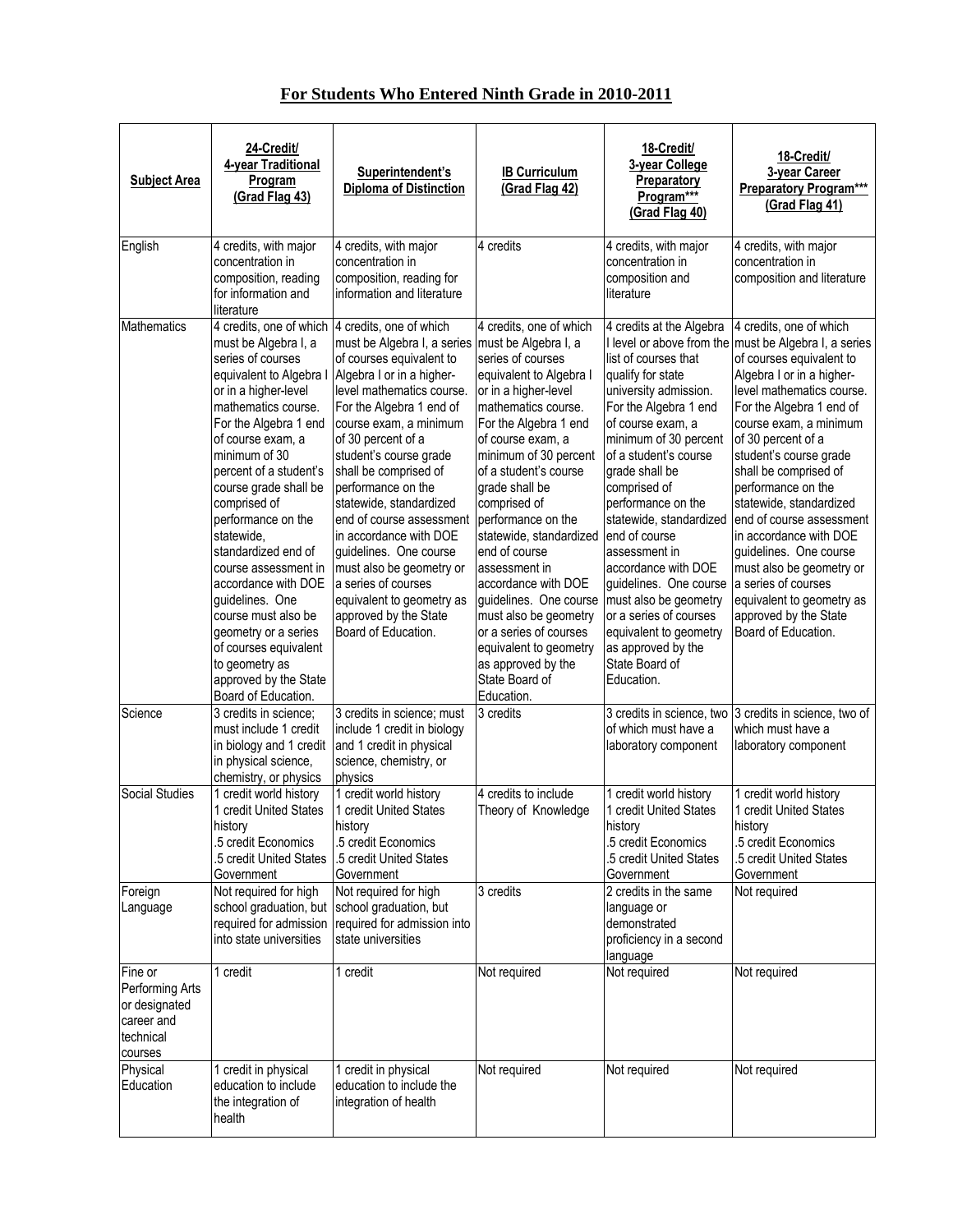| <b>Subject Area</b>                        | 24-Credit/                                                                                                                                                         | Superintendent's                                                                                                                                                                                                                                                                       | <b>IB Curriculum</b>                                                                                                                                                                                                         |                                                                                                                                                                                                                        | 18-Credit/                                                                                                                                                                                                                                                                                                                                          |
|--------------------------------------------|--------------------------------------------------------------------------------------------------------------------------------------------------------------------|----------------------------------------------------------------------------------------------------------------------------------------------------------------------------------------------------------------------------------------------------------------------------------------|------------------------------------------------------------------------------------------------------------------------------------------------------------------------------------------------------------------------------|------------------------------------------------------------------------------------------------------------------------------------------------------------------------------------------------------------------------|-----------------------------------------------------------------------------------------------------------------------------------------------------------------------------------------------------------------------------------------------------------------------------------------------------------------------------------------------------|
|                                            | 4-year Traditional<br>Program<br>(Grad Flag 43)                                                                                                                    | <b>Diploma of Distinction</b>                                                                                                                                                                                                                                                          | (Grad Flag 42)                                                                                                                                                                                                               | 18-Credit/<br>3-year College<br>Preparatory<br>Program***<br>(Grad Flag 40)                                                                                                                                            | 3-year Career<br>Preparatory Program***<br>(Grad Flag 41)                                                                                                                                                                                                                                                                                           |
| Electives                                  | 8 credits                                                                                                                                                          | 8 credits                                                                                                                                                                                                                                                                              | 7 credits in electives or<br>additional school<br>program requirements                                                                                                                                                       | 2 credits (must meet<br>state university<br>admission<br>requirements)                                                                                                                                                 | 3 credits in single<br>career/technical education<br>program and 1 credit in<br>electives<br>0R<br>3 credits in single<br>career/technical certificate<br>dual enrollment and 1<br>credit in electives<br><b>OR</b><br>4 credits in<br>vocational/career<br>education (including 3<br>credits in one sequential<br>career and technical<br>program) |
| Other                                      |                                                                                                                                                                    | Complete 100 hours of<br>community service.<br>Participate in ACT or SAT<br>during Junior and Senior<br>years. The second year<br>test may be waived with an<br>appropriate SAT or ACT<br>score as determined by<br>the Directors of K-12<br>Curriculum and Program<br>Accountability. | 1 credit in additional<br>content area<br>requirement.<br>Complete 150 hours of<br><b>Community Action</b><br>Service.<br>Submit and acceptable<br>Extended Essay.<br>Sit for required<br>examinations in six<br>subjects.** | At least 6 of the 18<br>credits must be<br>received in classes that<br>are offered pursuant to<br>the IB program, AP<br>program, dual<br>enrollment, or<br>specifically listed or<br>identified by DOE as<br>rigorous. |                                                                                                                                                                                                                                                                                                                                                     |
| Total                                      | 24 credits                                                                                                                                                         | 24 credits*                                                                                                                                                                                                                                                                            | 26 credits                                                                                                                                                                                                                   | 18 credits****                                                                                                                                                                                                         | 18 credits                                                                                                                                                                                                                                                                                                                                          |
| <b>State</b><br>Assessment<br>Requirements | Earn a passing score<br>on the reading, Grade<br>10 FCAT 2.0 or a<br>standardized test that<br>is concordant with the<br>passing score on the<br>FCAT (ACT or SAT) | Earn a passing score on<br>the reading, Grade 10<br>FCAT 2.0 or a<br>standardized test that is<br>concordant with the<br>passing score on the<br>FCAT (ACT or SAT)                                                                                                                     | the reading Grade 10<br>FCAT 2.0 or a<br>standardized test that is<br>concordant with the<br>passing score on the<br>FCAT (ACT or SAT)                                                                                       | Earn a passing score on Earn a passing score on<br>the reading Grade 10<br>FCAT 2.0 or a<br>standardized test that is<br>concordant with the<br>passing score on the<br>FCAT (ACT or SAT)                              | Earn a passing score on<br>the reading Grade 10<br><b>IFCAT 2.0 or a</b><br>standardized test that is<br>concordant with the<br>passing score on the<br>FCAT (ACT or SAT)                                                                                                                                                                           |
| <b>Grade Point</b><br>Average              | Earn a cumulative<br>GPA of 2.0 on a 4.0<br>scale                                                                                                                  | Earn a cumulative<br>weighted GPA of 3.0 on a<br>4.0 scale and earn a<br>weighted grade that earns<br>3.0 point or its equivalent<br>in each of the Advanced<br>Placement courses.                                                                                                     | Earn a cumulative GPA<br>of 2.0 on a 4.0 scale                                                                                                                                                                               | Earn a cumulative<br>a 4.0 scale in the<br>courses required for the<br>college prep program<br>and earn a weighted or<br>unweighted grade that<br>or its equivalent in each<br>of the 18 required<br>credits.          | Earn a cumulative<br>weighted GPA of 3.5 on weighted GPA of 3.0 on a<br>4.0 scale in the courses<br>required for the career<br>prep program and earn a<br>weighted or unweighted<br>grade that earns at least<br>earns at least 3.0 points 2.0 points or its equivalent<br>in each of the 18 required<br>credits.                                   |

\*Students must successfully complete four (4) Advanced Placement courses to include at least two (2) subject areas and score 3 or higher on at least three (3) Advanced Placement exams.

\*\*All students enrolled in IB courses should be working toward an IB Diploma. In order to earn an IB Diploma, students must complete the required sequence of courses in each of the six groups, receive acceptable scores on assessments in three or four subjects at the higher-level (HL) and acceptable scores on assessments at the standard level (SL) in other subjects. Students must also write an extended essay, successfully complete the Theory of Knowledge (TOK) class and complete 150 hours of CAS (Creative, Action and Service) activities.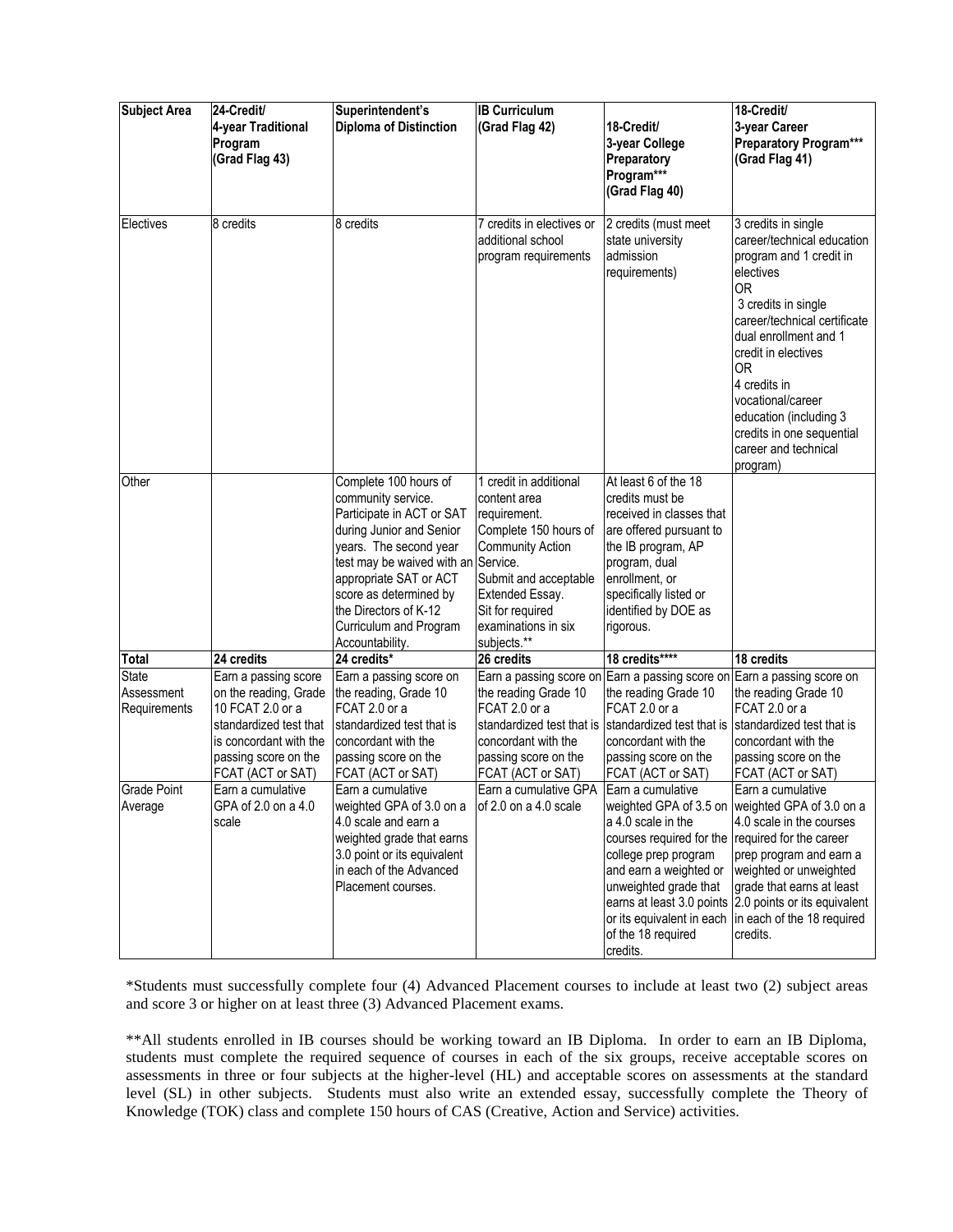\*\*\*To select a 3-year graduation program, a student must earn passing scores on the FCAT or scores on a standardized test that are concordant with passing scores on the FCAT. A student must select a graduation program prior to the end of ninth grade. If at the end of grade 10, a student is not on track to meet the credit, assessment, or grade point average requirements of the accelerated graduation option selected, the school shall notify the parent of the requirements the student is not meeting, the specific performance necessary in grade 11 and the right of the student to change to the four-year program. The student will automatically be changed to the four-year program if the student exercises his or her right to change to the four-year program; fails to earn five credits by the end of grade 9 or fails to earn 11 credits by the end of grade 10; does not achieve a score of 3 or higher on the grade 10 FCAT writing assessment; or by the end of grade 11 does not meet the requirements of the 3-year graduation option.

\*\*\*\*All courses earned toward the 18-credit/3-year College Prep Program must satisfy admission requirements for the state university system. At least 6 of the 18 credits must be in classes that are dual enrollment, Advanced Placement (AP), International Baccalaureate (IB), Advanced International Certificate of Education (AICE), or specifically listed as rigorous by the Department of Education.

- a. Students will be required to successfully complete one credit in biology; one credit in physical science, chemistry, or physics; and one science elective prior to graduation. Exceptions to these specific requirements may be considered for students transferring into the district having already completed their science credits. Exceptions must be approved by the deputy superintendent.
- \*\*b. International Baccalaureate applies only to DeLand High School and Spruce Creek High School. All IB students will have met graduation requirements with the successful completion of the IB curriculum including the Extended Essay, the CAS (Community Action Service) project, and sitting for required examinations in six subject areas.
- c. Students entering ninth grade in 2007-2008 through 2009-2010 will be required to earn 4 credits in mathematics, one of which must be in Algebra 1 or its equivalent or higher. Three of the four credits must be earned in grades 9-12.
- d. Beginning with students entering grade 9 in the 2010-2011 school year, in addition to the Algebra 1 credit requirement, one of the four credits in mathematics must be geometry or a series of courses equivalent to geometry as approved by the State Board of Education. The end of course assessment requirements must be met in order for a student to earn the required credit in Algebra 1.
- e. Students entering  $9<sup>th</sup>$  grade in 2008-2009 and after, credits earned for high school courses taken in middle school will be awarded upon successful completion of the course(s). Courses in which the student made a grade of "C" or lower may be retaken for forgiveness.
- f. Effective for students entering  $9<sup>th</sup>$  grade in 2008-2009 and after, the general requirements for high school graduation will include one credit in fine or performing arts, or a practical arts course that incorporates artistic content and techniques of creativity, interpretation, and imagination as identified through the Course Code Directory.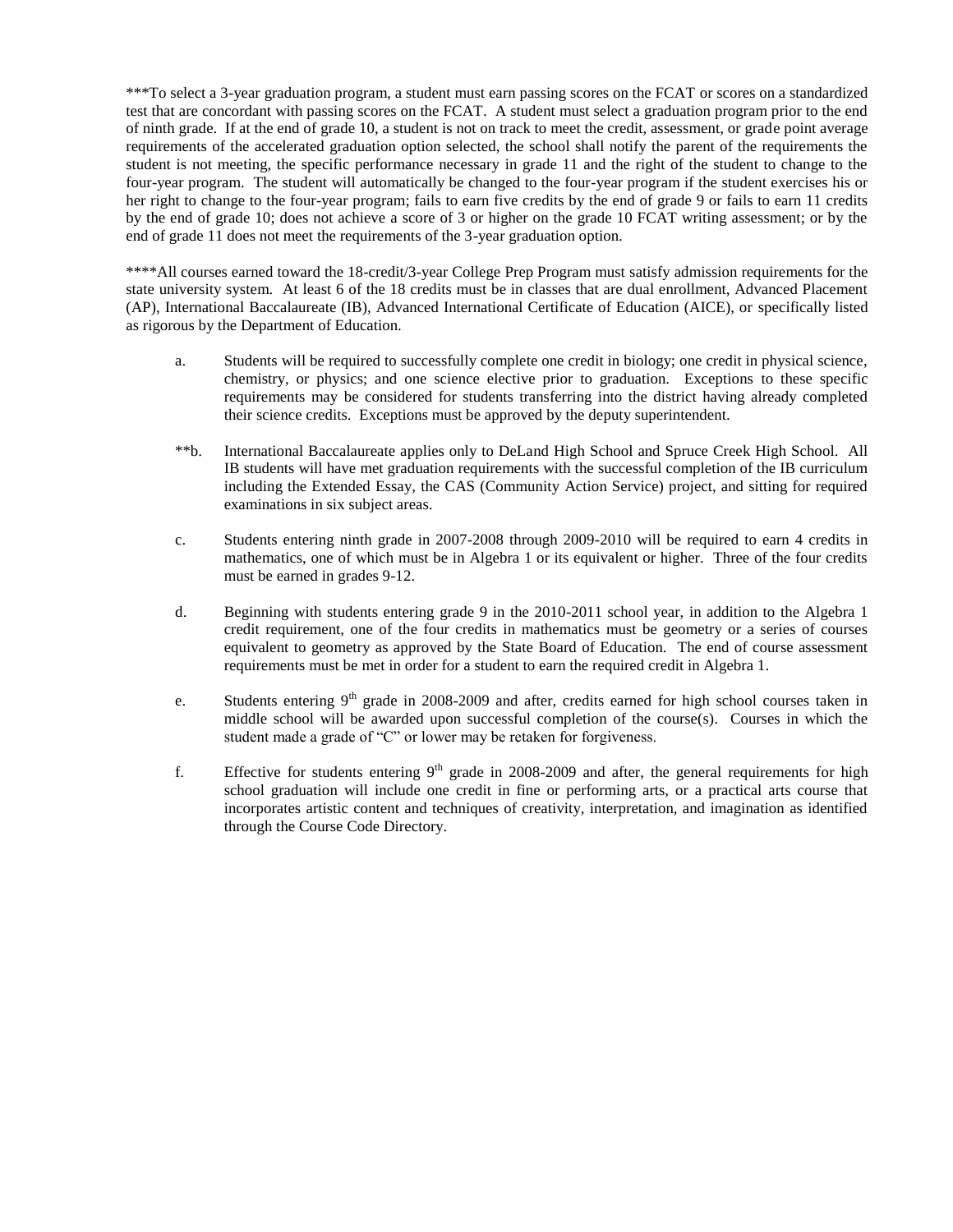## **For Students Who Entered Ninth Grade in 2011-2012**

| <b>Subject Area</b> | 24-Credit/<br>4-year Traditional<br>Program<br>(Grad Flag 43)                                                                                                                                                                                                                                                                                                                                                                                                                                                                                                                                                                                                                                    | Superintendent's<br><b>Diploma of Distinction</b>                                                                                                                                                                                                                                                                                                                                                                                                                                                                                                                                                                                                                                             | <b>IB Curriculum</b><br>(Grad Flag 42)                                                                                                                                                                                                                                                                                                                                                                                                                                                                                                                                                                                                                                                                    | 18-Credit/<br>3-year College<br>Preparatory<br>Program***<br>(Grad Flag 40)                                                                                                                                                                                                                                                                                                                                                                                                                                                                                                                                                              | 18-Credit/<br>3-year Career<br><b>Preparatory Program***</b><br>(Grad Flag 41)                                                                                                                                                                                                                                                                                                                                                                                                                                                                                                                                                                                                                                 |
|---------------------|--------------------------------------------------------------------------------------------------------------------------------------------------------------------------------------------------------------------------------------------------------------------------------------------------------------------------------------------------------------------------------------------------------------------------------------------------------------------------------------------------------------------------------------------------------------------------------------------------------------------------------------------------------------------------------------------------|-----------------------------------------------------------------------------------------------------------------------------------------------------------------------------------------------------------------------------------------------------------------------------------------------------------------------------------------------------------------------------------------------------------------------------------------------------------------------------------------------------------------------------------------------------------------------------------------------------------------------------------------------------------------------------------------------|-----------------------------------------------------------------------------------------------------------------------------------------------------------------------------------------------------------------------------------------------------------------------------------------------------------------------------------------------------------------------------------------------------------------------------------------------------------------------------------------------------------------------------------------------------------------------------------------------------------------------------------------------------------------------------------------------------------|------------------------------------------------------------------------------------------------------------------------------------------------------------------------------------------------------------------------------------------------------------------------------------------------------------------------------------------------------------------------------------------------------------------------------------------------------------------------------------------------------------------------------------------------------------------------------------------------------------------------------------------|----------------------------------------------------------------------------------------------------------------------------------------------------------------------------------------------------------------------------------------------------------------------------------------------------------------------------------------------------------------------------------------------------------------------------------------------------------------------------------------------------------------------------------------------------------------------------------------------------------------------------------------------------------------------------------------------------------------|
| English             | 4 credits, with major<br>concentration in<br>composition, reading<br>for information and<br>literature                                                                                                                                                                                                                                                                                                                                                                                                                                                                                                                                                                                           | 4 credits, with major<br>concentration in<br>composition, reading for<br>information and<br>literature                                                                                                                                                                                                                                                                                                                                                                                                                                                                                                                                                                                        | 4 credits                                                                                                                                                                                                                                                                                                                                                                                                                                                                                                                                                                                                                                                                                                 | 4 credits, with major<br>concentration in<br>composition and<br>literature                                                                                                                                                                                                                                                                                                                                                                                                                                                                                                                                                               | 4 credits, with major<br>concentration in<br>composition and literature                                                                                                                                                                                                                                                                                                                                                                                                                                                                                                                                                                                                                                        |
| <b>Mathematics</b>  | 4 credits, one of which<br>must be Algebra I, a<br>series of courses<br>equivalent to Algebra I<br>or in a higher-level<br>mathematics course.<br>The student must earn<br>a passing score on the<br>Algebra 1 end of<br>course assessment in<br>order to earn credit for<br>the course. One<br>course must also be<br>Geometry or a series<br>of courses equivalent<br>to Geometry as<br>approved by the State<br>Board of Education.<br>For the Geometry end<br>of course assessment.<br>a minimum of 30% of<br>the student's course<br>grade shall be<br>comprised of<br>performance on the<br>statewide<br>standardized end of<br>course assessment in<br>accordance with DOE<br>guidelines. | 4 credits, one of which<br>must be Algebra I, a<br>series of courses<br>equivalent to Algebra I<br>or in a higher-level<br>mathematics course.<br>The student must earn a<br>passing score on the<br>Algebra 1 end of course<br>assessment in order to<br>earn credit for the<br>course. One course<br>must also be Geometry<br>or a series of courses<br>equivalent to Geometry<br>as approved by the<br>State Board of<br>Education. For the<br>Geometry end of course<br>assessment, a minimum<br>of 30% of the student's<br>course grade shall be<br>comprised of<br>performance on the<br>statewide standardized<br>end of course<br>assessment in<br>accordance with DOE<br>guidelines. | 4 credits, one of<br>which must be<br>Algebra I, a series of<br>courses equivalent to<br>Algebra I or in a<br>higher-level<br>mathematics course.<br>The student must<br>earn a passing score<br>on the Algebra 1 end<br>of course<br>assessment in order<br>to earn credit for the<br>course. One course<br>must also be<br>Geometry or a series<br>of courses equivalent<br>to Geometry as<br>approved by the<br>State Board of<br>Education. For the<br>Geometry end of<br>course assessment.<br>a minimum of 30% of<br>the student's course<br>grade shall be<br>comprised of<br>performance on the<br>statewide<br>standardized end of<br>course assessment in<br>accordance with DOE<br>quidelines. | 4 credits at the Algebra<br>list of courses that<br>qualify for state<br>university admission.<br>The student must earn<br>a passing score on the<br>Algebra 1 end of course<br>assessment in order to<br>earn credit for the<br>course. One course<br>must also be Geometry<br>or a series of courses<br>equivalent to Geometry<br>as approved by the<br>State Board of<br>Education. For the<br>assessment, a minimum 30% of the student's<br>of 30% of the student's<br>course grade shall be<br>comprised of<br>performance on the<br>statewide standardized<br>end of course<br>assessment in<br>accordance with DOE<br>guidelines. | 4 credits, one of which<br>I level or above from the must be Algebra I, a series<br>of courses equivalent to<br>Algebra I or in a higher-<br>level mathematics course.<br>The student must earn a<br>passing score on the<br>Algebra 1 end of course<br>assessment in order to<br>earn credit for the course.<br>One course must also be<br>Geometry or a series of<br>courses equivalent to<br>Geometry as approved by<br>the State Board of<br>Education. For the<br>Geometry end of course<br>Geometry end of course assessment, a minimum of<br>course grade shall be<br>comprised of performance<br>on the statewide<br>standardized end of<br>course assessment in<br>accordance with DOE<br>guidelines. |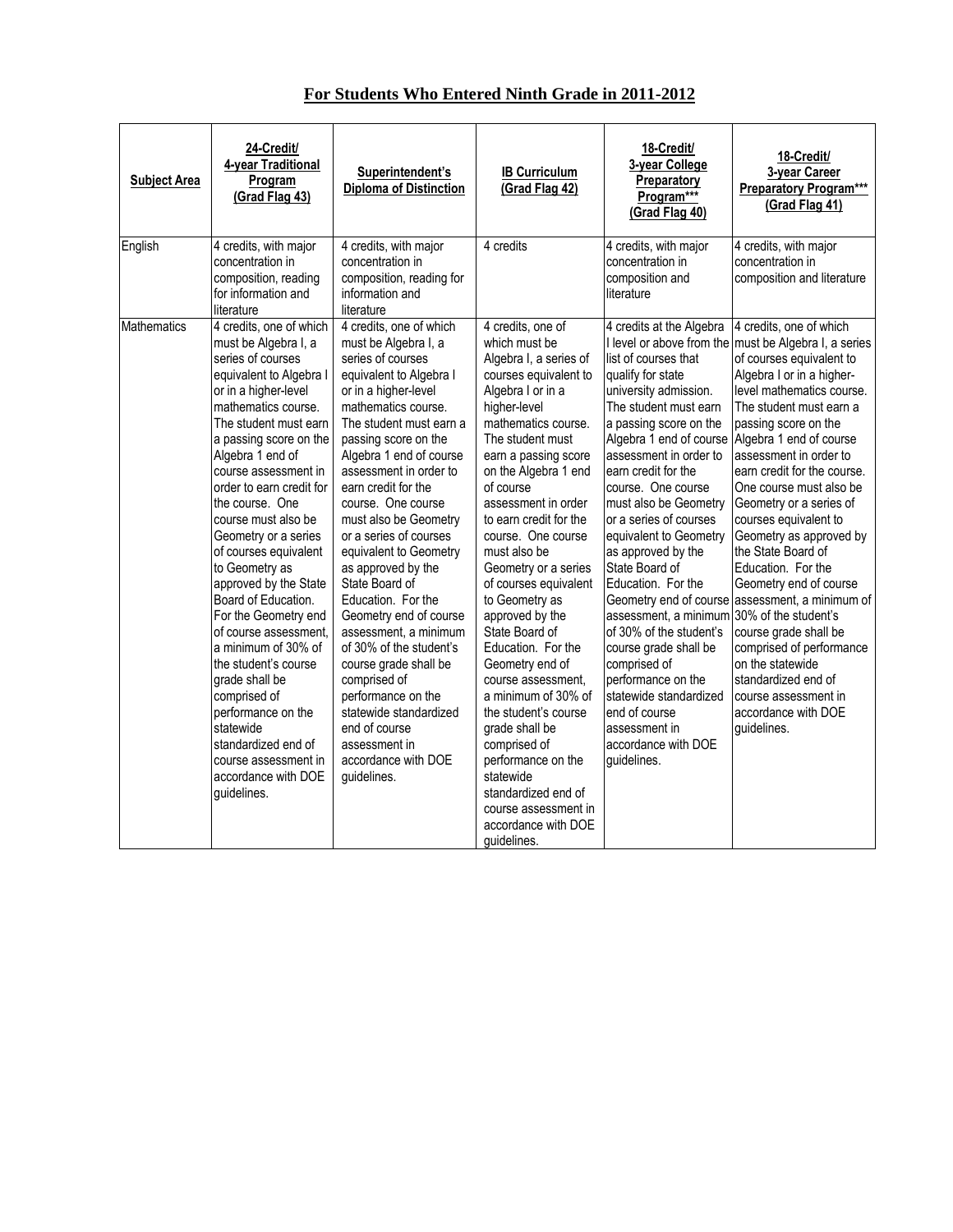| <b>Subject Area</b>        | 24-Credit/<br>4-year Traditional<br>Program<br>(Grad Flag 43)                                                                                                                                                                                                                                                                                                                                                                                                                             | Superintendent's<br><b>Diploma of Distinction</b>                                                                                                                                                                                                                                                                                                                                                                                                                                                                                  | <b>IB Curriculum</b><br>(Grad Flag 42)                                                                                                                                                                                                                                                                                                                                                                               | 18-Credit/<br>3-year College<br>Preparatory<br>Program***<br>(Grad Flag 40)                                                                                                                                                                                                                                                                                                                                                                                                                                                                                | 18-Credit/<br>3-year Career<br><b>Preparatory Program***</b><br>(Grad Flag 41)                                                                                                                                                                                                                                                                                                                                                                                                                                                                    |
|----------------------------|-------------------------------------------------------------------------------------------------------------------------------------------------------------------------------------------------------------------------------------------------------------------------------------------------------------------------------------------------------------------------------------------------------------------------------------------------------------------------------------------|------------------------------------------------------------------------------------------------------------------------------------------------------------------------------------------------------------------------------------------------------------------------------------------------------------------------------------------------------------------------------------------------------------------------------------------------------------------------------------------------------------------------------------|----------------------------------------------------------------------------------------------------------------------------------------------------------------------------------------------------------------------------------------------------------------------------------------------------------------------------------------------------------------------------------------------------------------------|------------------------------------------------------------------------------------------------------------------------------------------------------------------------------------------------------------------------------------------------------------------------------------------------------------------------------------------------------------------------------------------------------------------------------------------------------------------------------------------------------------------------------------------------------------|---------------------------------------------------------------------------------------------------------------------------------------------------------------------------------------------------------------------------------------------------------------------------------------------------------------------------------------------------------------------------------------------------------------------------------------------------------------------------------------------------------------------------------------------------|
| Science                    | 3 credits in Science; 1<br>credit must be in<br>Biology 1 or its<br>equivalent. The end<br>of course assessment<br>requirement in Biology<br>must be met in order<br>for a student to earn<br>the required credit in<br>Biology. For the<br>Biology end of course<br>assessment, a<br>minimum of 30% of<br>the student's course<br>grade shall be<br>comprised of<br>performance on the<br>statewide<br>standardized end of<br>course assessment in<br>accordance with DOE<br>guidelines. | 3 credits in Science;<br>must include 1 credit in<br>Biology and 1 credit in<br>Physical Science,<br>Chemistry, or Physics.<br>The end of course<br>assessment requirement<br>in Biology must be met<br>in order for a student to<br>earn the required credit<br>in Biology. For the<br>Biology end of course<br>assessment, a minimum<br>of 30% of the student's<br>course grade shall be<br>comprised of<br>performance on the<br>statewide standardized<br>end of course<br>assessment in<br>accordance with DOE<br>guidelines. | 3 credits. The end of<br>course assessment<br>requirement in<br>Biology must be met<br>in order for a student<br>to earn the required<br>credit in Biology. For<br>the Biology end of<br>course assessment,<br>a minimum of 30% of<br>the student's course<br>grade shall be<br>comprised of<br>performance on the<br>statewide<br>standardized end of<br>course assessment in<br>accordance with DOE<br>guidelines. | 3 credits in Science, 1<br>credit must be in<br>Biology 1 or its<br>equivalent. Two of the<br>three credits must have<br>a laboratory component.<br>The end of course<br>assessment<br>requirement in Biology<br>must be met in order for<br>a student to earn the<br>required credit in<br>Biology. For the<br>Biology end of course<br>assessment, a minimum<br>of 30% of the student's<br>course grade shall be<br>comprised of<br>performance on the<br>statewide standardized<br>end of course<br>assessment in<br>accordance with DOE<br>guidelines. | 3 credits in Science, 1<br>credit must be in Biology 1<br>or its equivalent. Two of<br>the three credits must<br>have a laboratory<br>component. The end of<br>course assessment<br>requirement in Biology<br>must be met in order for a<br>student to earn the<br>required credit in Biology.<br>For the Biology end of<br>course assessment, a<br>minimum of 30% of the<br>student's course grade<br>shall be comprised of<br>performance on the<br>statewide standardized<br>end of course assessment<br>in accordance with DOE<br>guidelines. |
| <b>Social Studies</b>      | 1 credit World History<br>1 credit United States<br>history<br>.5 credit Economics<br>.5 credit United States<br>Government                                                                                                                                                                                                                                                                                                                                                               | 1 credit World History<br>1 credit United States<br>history<br>.5 credit Economics<br>.5 credit United States<br>Government                                                                                                                                                                                                                                                                                                                                                                                                        | 4 credits to include<br>Theory of Knowledge                                                                                                                                                                                                                                                                                                                                                                          | 1 credit World History<br>1 credit United States<br>history<br>5 credit Economics<br>.5 credit United States<br>Government                                                                                                                                                                                                                                                                                                                                                                                                                                 | 1 credit World History<br>1 credit United States<br>history<br>.5 credit Economics<br>.5 credit United States<br>Government                                                                                                                                                                                                                                                                                                                                                                                                                       |
| Foreign<br>Language        | Not required for high<br>school graduation, but<br>required for admission<br>into state universities                                                                                                                                                                                                                                                                                                                                                                                      | Not required for high<br>school graduation, but<br>required for admission<br>into state universities                                                                                                                                                                                                                                                                                                                                                                                                                               | 3 credits                                                                                                                                                                                                                                                                                                                                                                                                            | 2 credits in the same<br>language or<br>demonstrated<br>proficiency in a second<br>language                                                                                                                                                                                                                                                                                                                                                                                                                                                                | Not required                                                                                                                                                                                                                                                                                                                                                                                                                                                                                                                                      |
| Fine or<br>Performing Arts | 1 credit in Fine or<br>Performing Arts,<br>Speech and Debate,<br>or Practical Arts                                                                                                                                                                                                                                                                                                                                                                                                        | 1 credit in Fine or<br>Performing Arts, Speech<br>and Debate, or Practical<br>Arts                                                                                                                                                                                                                                                                                                                                                                                                                                                 | Not required                                                                                                                                                                                                                                                                                                                                                                                                         | Not required                                                                                                                                                                                                                                                                                                                                                                                                                                                                                                                                               | Not required                                                                                                                                                                                                                                                                                                                                                                                                                                                                                                                                      |
| Physical<br>Education      | 1 credit in Physical<br>Education to include<br>the integration of<br>health                                                                                                                                                                                                                                                                                                                                                                                                              | 1 credit in Physical<br>Education to include the<br>integration of health                                                                                                                                                                                                                                                                                                                                                                                                                                                          | Not required                                                                                                                                                                                                                                                                                                                                                                                                         | Not required                                                                                                                                                                                                                                                                                                                                                                                                                                                                                                                                               | Not required                                                                                                                                                                                                                                                                                                                                                                                                                                                                                                                                      |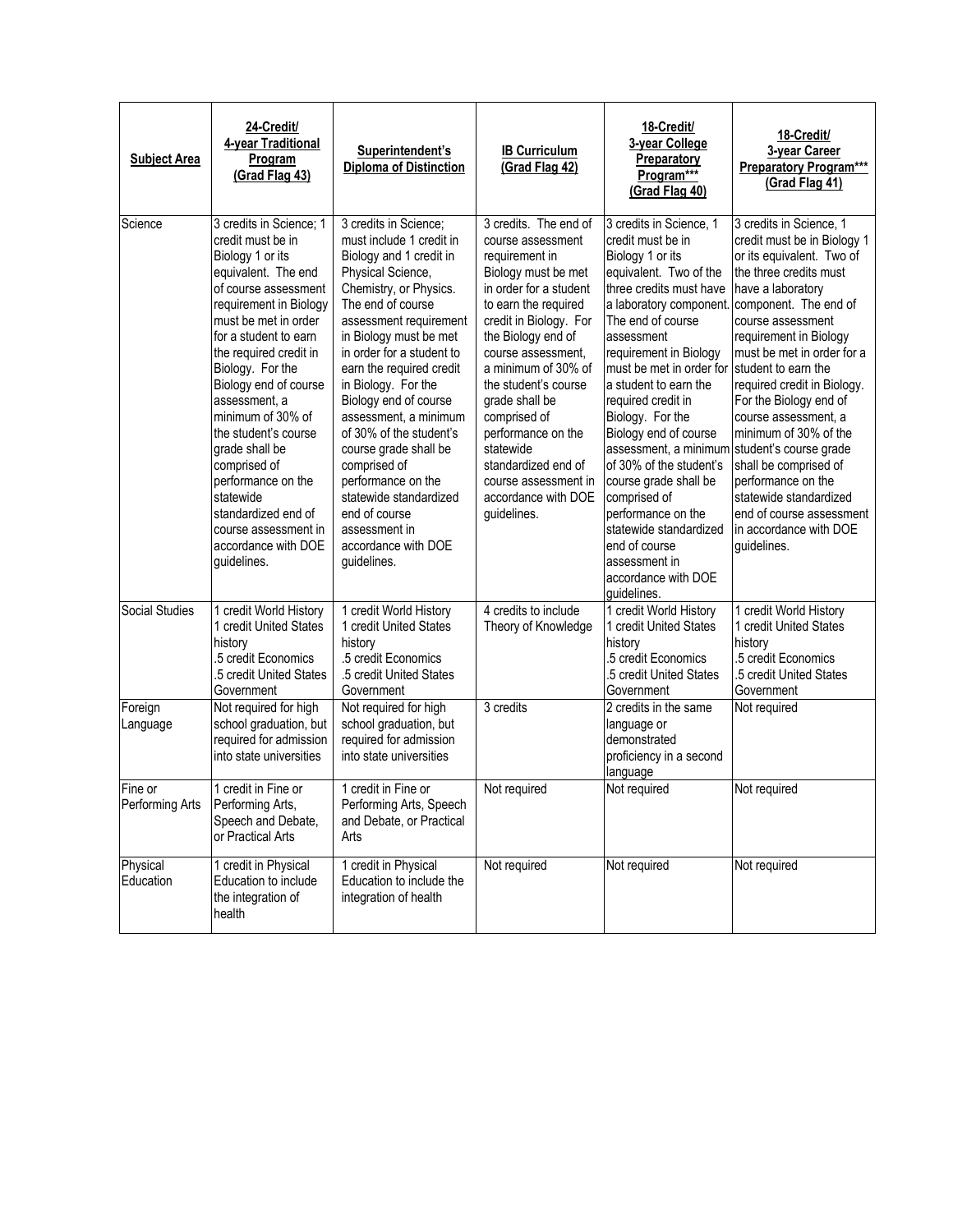| <b>Subject Area</b> | 24-Credit/<br>4-year Traditional<br>Program<br>(Grad Flag 43)                                                                                                                                                                                                                                                                                                                                                                                     | Superintendent's<br><b>Diploma of Distinction</b>                                                                                                                                                                                                                                                                                                                                                                                                                                                                                                                                                                                                                                                                                     | <b>IB Curriculum</b><br>(Grad Flag 42)                                                                                                                                                                                                                                                                                                                                                                                                                                                                                                                                                                                                                                           | 18-Credit/<br>3-year College<br>Preparatory<br>Program***<br>(Grad Flag 40)                                                                                                                                            | 18-Credit/<br>3-year Career<br><b>Preparatory Program***</b><br>(Grad Flag 41)                                                                                                                                                                                                                                                                                 |
|---------------------|---------------------------------------------------------------------------------------------------------------------------------------------------------------------------------------------------------------------------------------------------------------------------------------------------------------------------------------------------------------------------------------------------------------------------------------------------|---------------------------------------------------------------------------------------------------------------------------------------------------------------------------------------------------------------------------------------------------------------------------------------------------------------------------------------------------------------------------------------------------------------------------------------------------------------------------------------------------------------------------------------------------------------------------------------------------------------------------------------------------------------------------------------------------------------------------------------|----------------------------------------------------------------------------------------------------------------------------------------------------------------------------------------------------------------------------------------------------------------------------------------------------------------------------------------------------------------------------------------------------------------------------------------------------------------------------------------------------------------------------------------------------------------------------------------------------------------------------------------------------------------------------------|------------------------------------------------------------------------------------------------------------------------------------------------------------------------------------------------------------------------|----------------------------------------------------------------------------------------------------------------------------------------------------------------------------------------------------------------------------------------------------------------------------------------------------------------------------------------------------------------|
| Electives           | 8 credits                                                                                                                                                                                                                                                                                                                                                                                                                                         | 8 credits                                                                                                                                                                                                                                                                                                                                                                                                                                                                                                                                                                                                                                                                                                                             | 7 credits in electives<br>or additional school<br>program<br>requirements                                                                                                                                                                                                                                                                                                                                                                                                                                                                                                                                                                                                        | 2 credits (must meet<br>state university<br>admission<br>requirements)                                                                                                                                                 | 3 credits in single<br>career/vocational<br>education program and 1<br>credit in electives<br><b>OR</b><br>3 credits in single<br>career/technical certificate<br>dual enrollment and 1<br>credit in electives<br>0R<br>4 credits in<br>career/vocational<br>education (including 3<br>credits in one sequential<br>career and technical<br>education program) |
| Other               | Beginning with<br>students entering<br>grade 9 during the<br>2011-12 school year,<br>at least one course<br>within the 24 credit<br>required for graduation<br>must be completed<br>through online<br>learning. However, an<br>online course taken<br>during grades 6<br>through 8 fulfills this<br>requirement. A<br>student who is<br>enrolled in a full-time<br>or part-time virtual<br>instruction program<br>also meets this<br>requirement. | Complete 100 hours of<br>community service.<br>Participate in ACT or<br>SAT during Junior and<br>Senior years. The<br>second year test may be<br>waived with an<br>appropriate SAT or ACT<br>score as determined by<br>the Directors of K-12<br>Curriculum and Program<br>Accountability.<br>Beginning with students<br>entering grade 9 during<br>the 2011-12 school<br>vear, at least one course<br>within the 24 credit<br>required for graduation<br>must be completed<br>through online learning.<br>However, an online<br>course taken during<br>grades 6 through 8<br>fulfills this requirement.<br>A student who is<br>enrolled in a full-time or<br>part-time virtual<br>instruction program also<br>meets this requirement. | 1 credit in additional<br>content area<br>requirement.<br>Complete 150 hours<br>of Community Action<br>Service.<br>Submit and<br>acceptable Extended<br>Essay.<br>Sit for required<br>examinations in six<br>subjects.**<br>Beginning with<br>students entering<br>grade 9 during the<br>2011-12 school year,<br>at least one course<br>within the 24 credit<br>required for<br>graduation must be<br>completed through<br>online learning.<br>However, an online<br>course taken during<br>grades 6 through 8<br>fulfills this<br>requirement. A<br>student who is<br>enrolled in a full-time<br>or part-time virtual<br>instruction program<br>also meets this<br>requirement. | At least 6 of the 18<br>credits must be<br>received in classes that<br>are offered pursuant to<br>the IB program, AP<br>program, dual<br>enrollment, or<br>specifically listed or<br>identified by DOE as<br>rigorous. |                                                                                                                                                                                                                                                                                                                                                                |
| <b>Total</b>        | 24 credits                                                                                                                                                                                                                                                                                                                                                                                                                                        | 24 credits*                                                                                                                                                                                                                                                                                                                                                                                                                                                                                                                                                                                                                                                                                                                           | 26 credits                                                                                                                                                                                                                                                                                                                                                                                                                                                                                                                                                                                                                                                                       | 18 credits****                                                                                                                                                                                                         | 18 credits                                                                                                                                                                                                                                                                                                                                                     |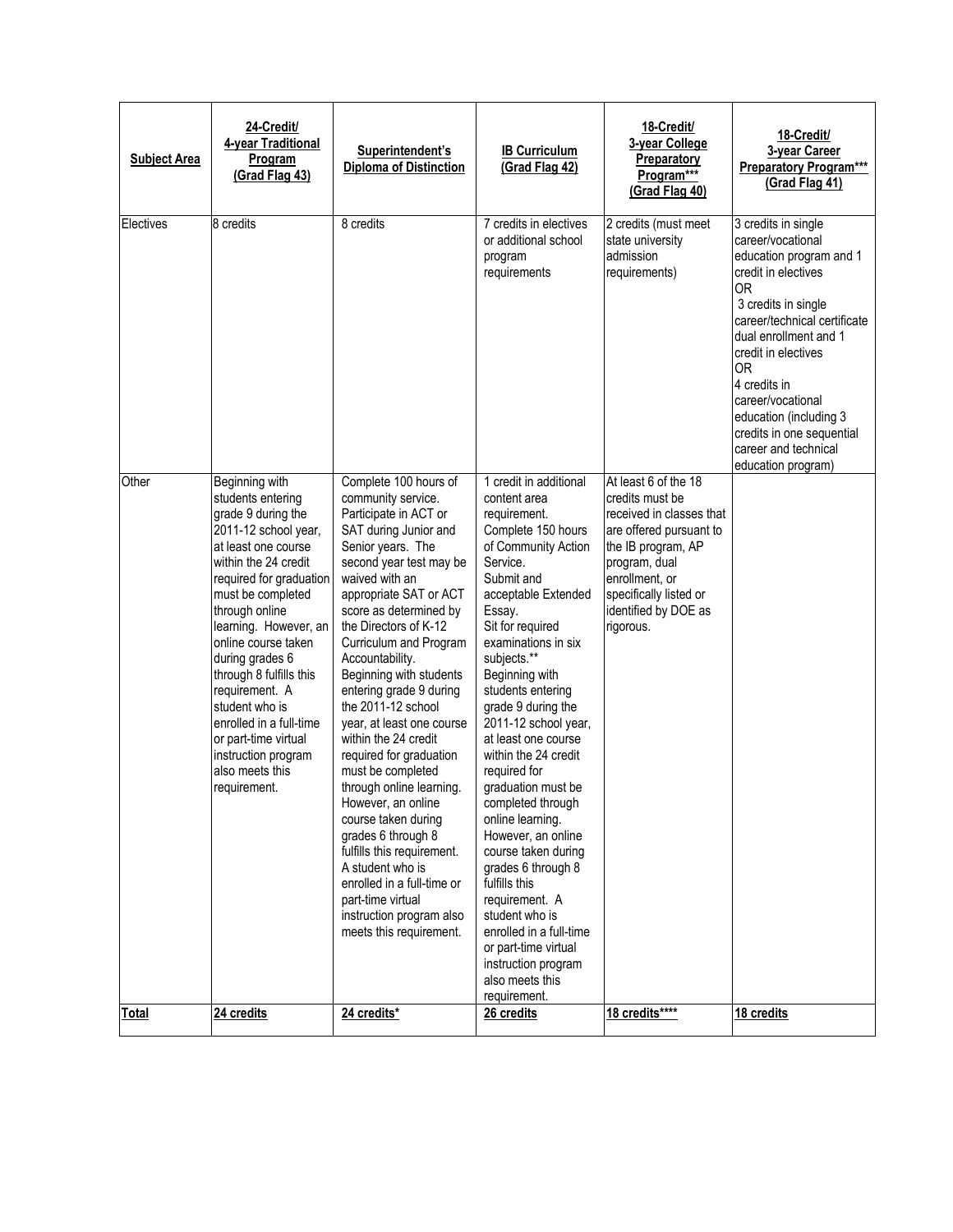| <b>Subject Area</b>              | 24-Credit/<br>4-year Traditional<br>Program<br>(Grad Flag 43)                                                                                                        | Superintendent's<br>Diploma of<br><b>Distinction</b>                                                                                                                                            | <b>IB Curriculum</b><br>(Grad Flag 42)                                                                                                                               | 18-Credit/<br>3-year College<br><b>Preparatory</b><br>Program***<br>(Grad Flag 40)                                                                                                                                                                                         | 18-Credit/<br>3-year Career<br>Preparatory<br>Program***<br>(Grad Flag 41)                                                                                                                                                                                                |
|----------------------------------|----------------------------------------------------------------------------------------------------------------------------------------------------------------------|-------------------------------------------------------------------------------------------------------------------------------------------------------------------------------------------------|----------------------------------------------------------------------------------------------------------------------------------------------------------------------|----------------------------------------------------------------------------------------------------------------------------------------------------------------------------------------------------------------------------------------------------------------------------|---------------------------------------------------------------------------------------------------------------------------------------------------------------------------------------------------------------------------------------------------------------------------|
| State Assessment<br>Requirements | Earn a passing score<br>on the reading Grade<br>10 FCAT 2.0 or a<br>standardized test that<br>is concordant with<br>the passing score on<br>the FCAT (ACT or<br>SAT) | Earn a passing score<br>on the reading Grade<br>10 FCAT 2.0 or a<br>standardized test that<br>is concordant with<br>the passing score on<br>the FCAT (ACT or<br>SAT)                            | Earn a passing score<br>on the reading Grade<br>10 FCAT 2.0 or a<br>standardized test that<br>is concordant with<br>the passing score on<br>the FCAT (ACT or<br>SAT) | Earn a passing score<br>on the reading Grade<br>10 FCAT 2.0 or a<br>standardized test that<br>is concordant with<br>the passing score on<br>the FCAT (ACT or<br>SAT)                                                                                                       | Earn a passing score<br>on the reading Grade<br>10 FCAT 2.0 or a<br>standardized test that<br>is concordant with<br>the passing score on<br>the FCAT (ACT or<br>SAT)                                                                                                      |
| Grade Point Average              | Earn a cumulative<br>GPA of 2.0 on a 4.0<br>scale                                                                                                                    | Earn a cumulative<br>weighted GPA of 3.0<br>on a 4.0 scale and<br>earn a weighted<br>grade that earns 3.0<br>point or its equivalent<br>in each of the<br><b>Advanced Placement</b><br>courses. | Earn a cumulative<br>GPA of 2.0 on a 4.0<br>scale                                                                                                                    | Earn a cumulative<br>weighted GPA of 3.5<br>on a 4.0 scale in the<br>courses required for<br>the college prep<br>program and earn a<br>weighted or<br>unweighted grade<br>that earns at least 3.0<br>points or its<br>equivalent in each of<br>the 18 required<br>credits. | Earn a cumulative<br>weighted GPA of 3.0<br>on a 4.0 scale in the<br>courses required for<br>the career prep<br>program and earn a<br>weighted or<br>unweighted grade<br>that earns at least 2.0<br>points or its<br>equivalent in each of<br>the 18 required<br>credits. |

\*Students must successfully complete four (4) Advanced Placement courses to include at least two (2) subject areas and score 3 or higher on at least three (3) Advanced Placement exams.

\*\*All students enrolled in IB courses should be working toward an IB diploma. In order to earn an IB Diploma, the students must complete the required sequence of courses in each of the six groups, receive acceptable scores on assessments in three or four subjects at the higher-level (HL) and acceptable scores on assessments at the standard level (SL) in other subjects. Students must also write an extended essay, successfully complete the Theory of Knowledge (TOK) class and complete 150 hours of CAS (Creative, Action and Service) activities.

\*\*\*To select a 3-year graduation program, a student must earn passing scores on the FCAT or scores on a standardized test that are concordant with passing scores on the FCAT. A student must select a graduation program prior to the end of ninth grade. If at the end of grade 10, a student is not on track to meet the credit, assessment, or grade point average requirements of the accelerated graduation option selected, the school shall notify the parent of the requirements the student is not meeting, the specific performance necessary in grade 11 and the right of the student to change to the four-year program. The student will automatically be changed to the four-year program if the student exercises his or her right to change to the four-year program; fails to earn five credits by the end of grade 9 or fails to earn 11 credits by the end of grade 10; does not achieve a score of 3 or higher on the grade 10 FCAT writing assessment; or by the end of grade 11 does not meet the requirements of the 3-year graduation option.

\*\*\*\*All courses earned toward the 18-credit/3-year College Prep Program must satisfy admission requirements for the state university system. At least 6 of the 18 credits must be in classes that are dual enrollment, Advanced Placement (AP), International Baccalaureate (IB), Advanced International Certificate of Education (AICE), or specifically listed as rigorous by the Department of Education.

- a. Each district school board must provide each student in grades 6-12 and their parents with information concerning the 3-year and 4-year high school graduation options. Selection of one of the graduation options may be completed by the student at any time during grades 9 through 12.
- b. Students will be required to successfully complete one credit in biology; one credit in physical science, chemistry, or physics; and one science elective prior to graduation. Beginning with students entering